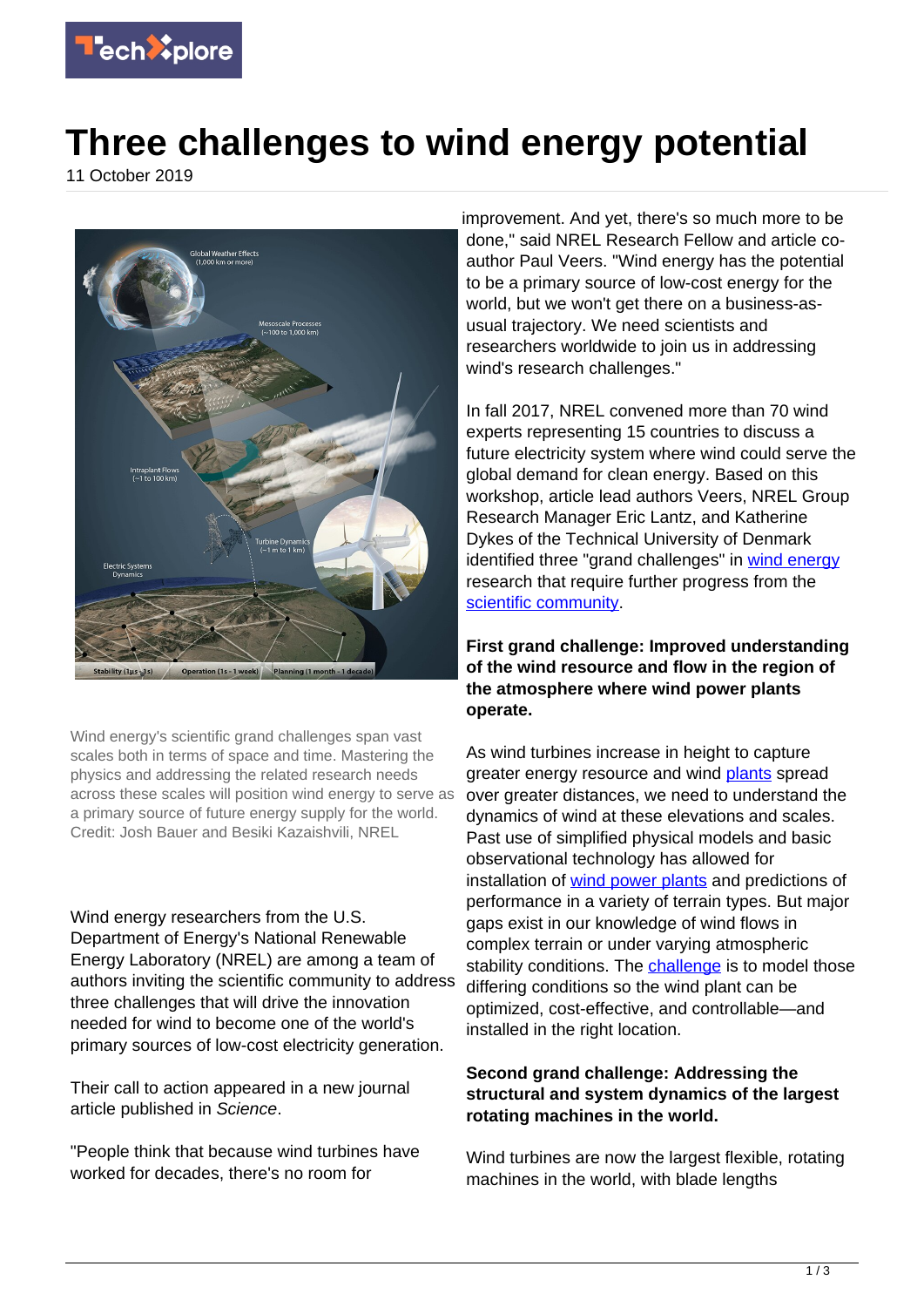

exceeding 80 meters and towers rising well above 100 meters. To put this in perspective, three of the largest passenger aircrafts—Airbus A380-800s—could fit nose-to-nose within the swept area of one wind turbine rotor. As machines continue getting larger, new materials and manufacturing processes are needed to address the emerging issues of scalability, transportation, and recycling. In addition, the intersection of turbine ready for the **energy** system of the future." and atmospheric dynamics raises several important research questions. Many simplifying assumptions on which previous generations of wind turbines were designed no longer apply. The challenge lies not only in understanding the atmosphere, but also in deciphering which factors are critical in both power-generation efficiency and structural safety.

## **Third grand challenge: Designing and operating** Laboratory **wind power plants to support and foster grid reliability and resiliency.**

High wind and solar penetrations will drastically change the electricity grids of the future. Wind can provide essential grid services, such as frequency control, ramping, and voltage regulation. Innovative controls could leverage the attributes of wind turbines to optimize plant energy output while supplying these essential services. For instance, using big data techniques on information from sensors distributed on machines around the plant could [enhance energy capture, reduce cost, and](https://www.nrel.gov/news/program/2019/field-trials-validate-wind-turbine-wake-steering-impact-at-scale.html) [optimize operations](https://www.nrel.gov/news/program/2019/field-trials-validate-wind-turbine-wake-steering-impact-at-scale.html) to meet grid requirements. The path to realizing this future will require substantial research at the intersections of atmospheric flow modeling, individual turbine dynamics, and wind plant control with the larger electric system operation.

These wind research grand challenges build on each other. Characterizing the wind power plant operating zone in the atmosphere will be essential to making progress in designing the next generation of even larger low-cost [wind turbines.](https://techxplore.com/tags/wind+turbines/) Understanding both dynamic control of the machines and forecasting the nature of the atmospheric inflow will enable the control of the plant needed for grid support.

"Addressing these challenges by taking an interdisciplinary wind energy science and

engineering approach will lead to solutions that advance the state of the art in [wind](https://techxplore.com/tags/wind/) plant energy output," said NREL Associate Lab Director for Mechanical and Thermal Engineering Sciences and article co-author Johney Green. "This approach also provides the integrated solutions necessary for advancing the entire system—from the [turbine](https://techxplore.com/tags/turbine/) to the plant to the overall electrical grid—to make us

 **More information:** Paul Veers et al. Grand challenges in the science of wind energy, Science (2019). [DOI: 10.1126/science.aau2027](http://dx.doi.org/10.1126/science.aau2027)

Provided by National Renewable Energy